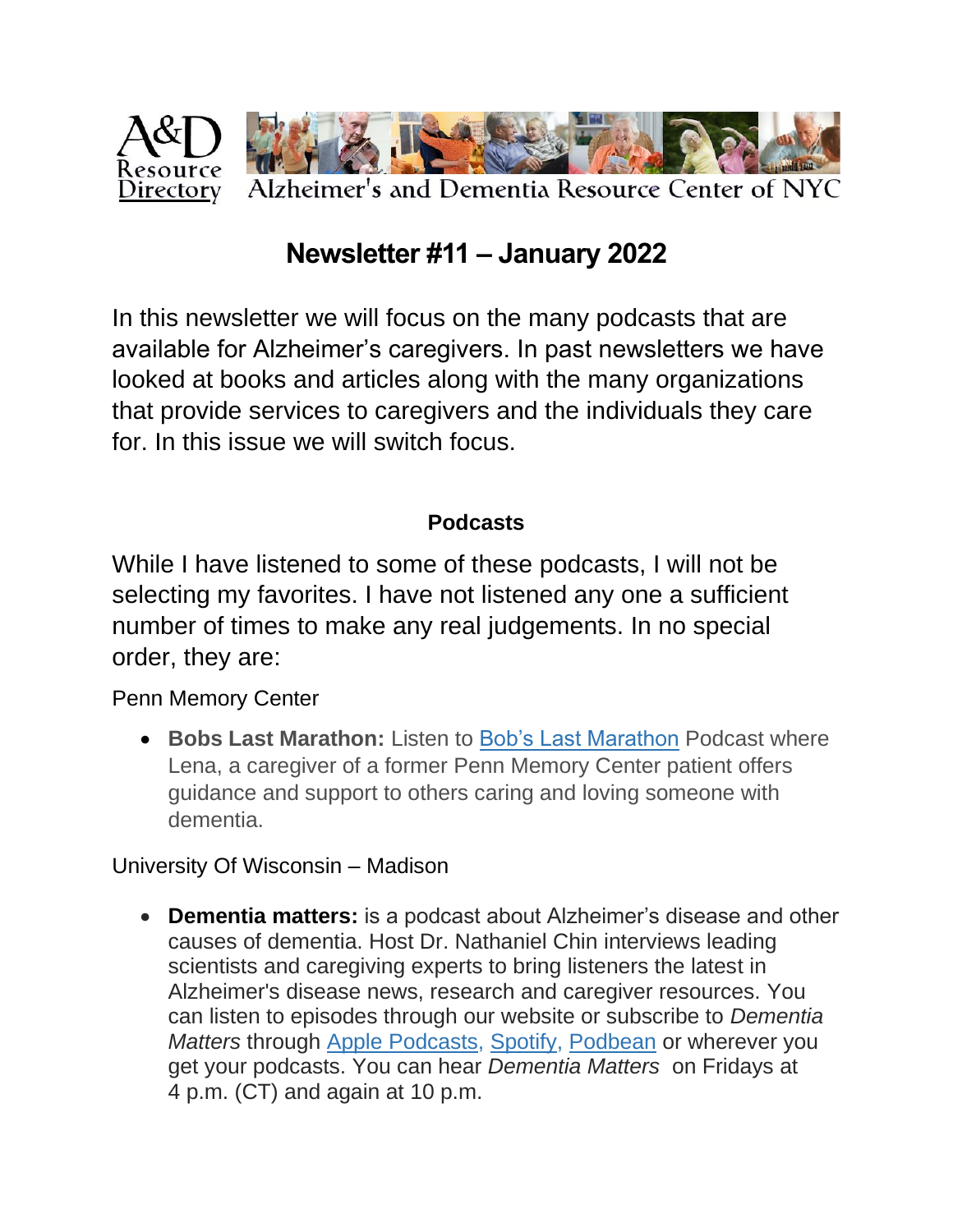Johns Hopkins Memory and Alzheimer's Treatment Center

**Helens Story** -Helen Hovdesven's husband Arne was diagnosed with Alzheimer's disease a number of years ago. Before he passed away in the Spring of 2009, Helen generously shared her story in an audio slide show and a series of podcasts:

- **Long journey begun:** Helen shares the beginning of "accepting and learning the path." [Listen and view the slide](https://www.hopkinsmedicine.org/mediaII/Podcasts/AlzheimersPod.swf) show (10 min)
- **Early decisions:** Helen describes symptoms her husband had and decisions they made. [Listen \(10 min\)](http://podcasts.hopkinsmedicine.org/helen1final/)
- **Psychological support:** Helen talks about receiving psychological support for both her and her husband. [Listen \(10 min\)](http://podcasts.hopkinsmedicine.org/helen2final/)
- **Coming to terms**: Helen deals with her husband's inability to communicate clearly. [Listen \(9 min\)](http://podcasts.hopkinsmedicine.org/helen3final/)
- **Focus on caregivers:** Helen talks about the multiple roles caregivers fill. [Listen \(10 min\)](http://podcasts.hopkinsmedicine.org/helen4final/)

University of Michigan

• **Minding memory:** Welcome to Minding Memory. In this podcast we discuss topics related to dementia research. This is an all-hands-ondeck moment for dementia research, and we have topics for both those new to the space as well as old pros. We start with some basics, like: What exactly is dementia? What are the different types of dementia? But we also invite researchers on to discuss their interesting work to give you a glimpse at the questions, data, and methods moving the field forward. Subscribe to Minding Memory on: [Apple Podcasts,](https://podcasts.apple.com/us/podcast/minding-memory/id1589848689) [Google Podcasts,](https://podcasts.google.com/search/minding%20memory) [Spotify.](https://open.spotify.com/show/0fYyXA7a5jAqg7fEpBf6KK)

#### Caring Kind

• **Caregiver/Storyteller:** is a storytelling podcast about Alzheimer's and dementia caregiving. Every caregiver has a story to tell. Chris Doucette interviews caregivers to learn how they became caregivers, the ups and downs of their journey, and how they've changed as a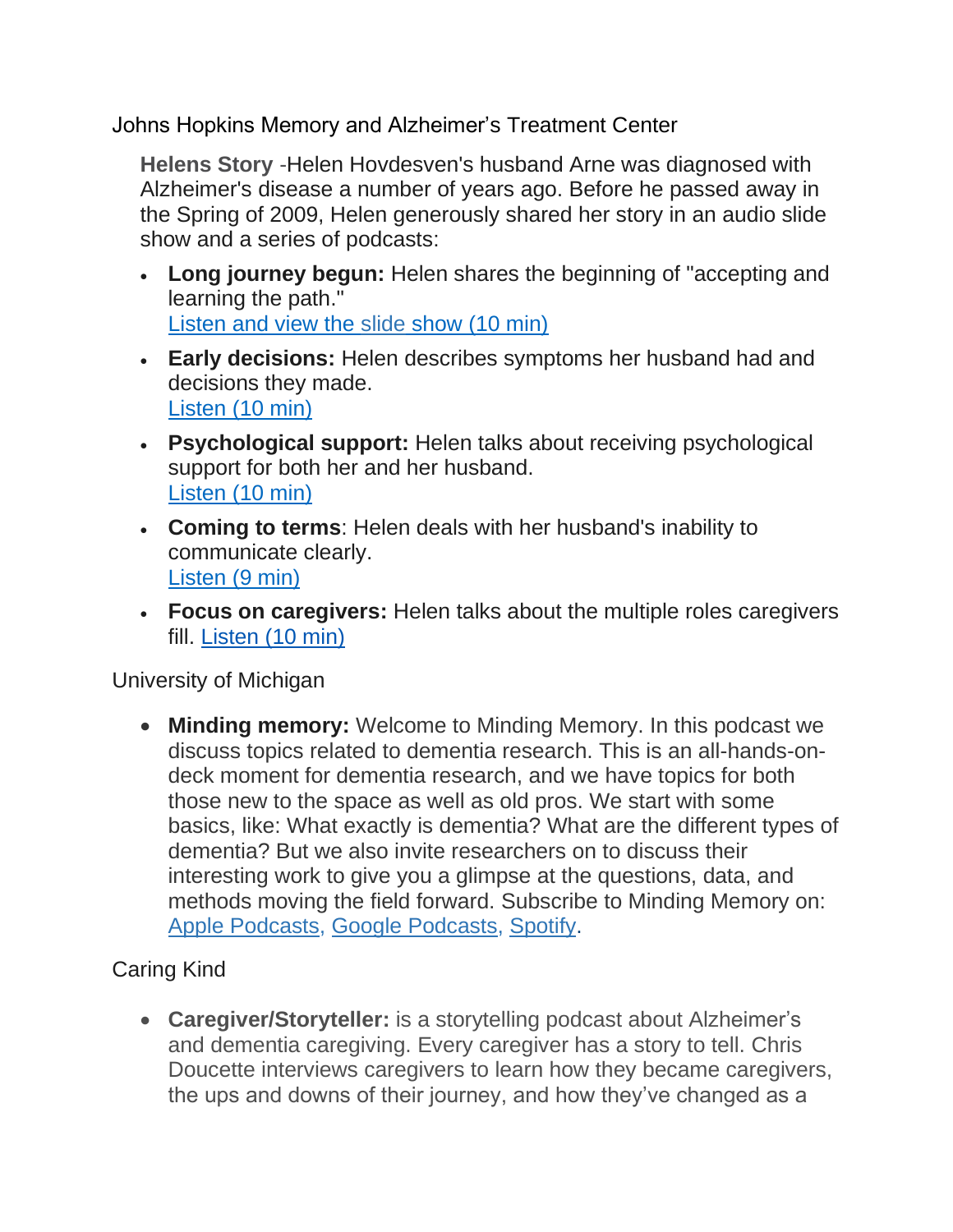result. Other podcasts teach. Through confessional storytelling, Caregiver/Storyteller helps listeners understand the first-person reality of what caregiving is actually like. While all caregiving stories convey a sense of loss, there is also a surprising amount of fortitude, loyalty, gratitude, joy, and humor. These are their stories. [https://www.caringkindnyc.org/podcast/.](https://www.caringkindnyc.org/podcast/)

Note; In future issues we will highlight additional pod casts and current books and films

### **NEWS FROM OUR COMMUNITY**

The **Unforgettables** chorus is hoping to start in person rehearsals on March 22 at Saint Michaels Church on Amsterdam and 99<sup>th</sup> street.

**Lincoln Center Moments** will be listing its upcoming programs on February  $8<sup>th</sup>$ . These are very popular programs so you want to register as quickly as possible. [access@lincolncenter.org](mailto:access@lincolncenter.org?body=%0A) or **212.875.5375.**

Both **Connect to Culture** and the **Folk Art Museum** have received additional Funding from the Mellon Foundation.

The **AFA Teen Alzheimer's Awareness Scholarship** is again up for grabs. It provides educational funding to college-bound high school seniors who have been impacted by Alzheimer's disease. The Application deadline is March 22<sup>nd</sup>. Check [https://alzfdn.org/young-leaders-of](https://alzfdn.org/young-leaders-of-afa/scholarship-contest/)[afa/scholarship-contest/](https://alzfdn.org/young-leaders-of-afa/scholarship-contest/)**.**

## **STUDIES LOOKING FOR PARTICIPANTS**

Weill Cornell Medicine's Center for Aging and Behavioral Research

• Launching an exciting research study for caregivers and their loved ones who live in New York, New Jersey, and Connecticut. The study seeks to work with informal and unpaid caregivers, such as family or friends, of people with mild cognitive impairment/early Alzheimer's and their care recipients. The program, delivered through laptop computer technology, will be tailored for the caregiver and emphasize issues important to caregivers, not only in the earlier stages of caregiving, but will also target issues across the caregiving trajectory to help prepare the